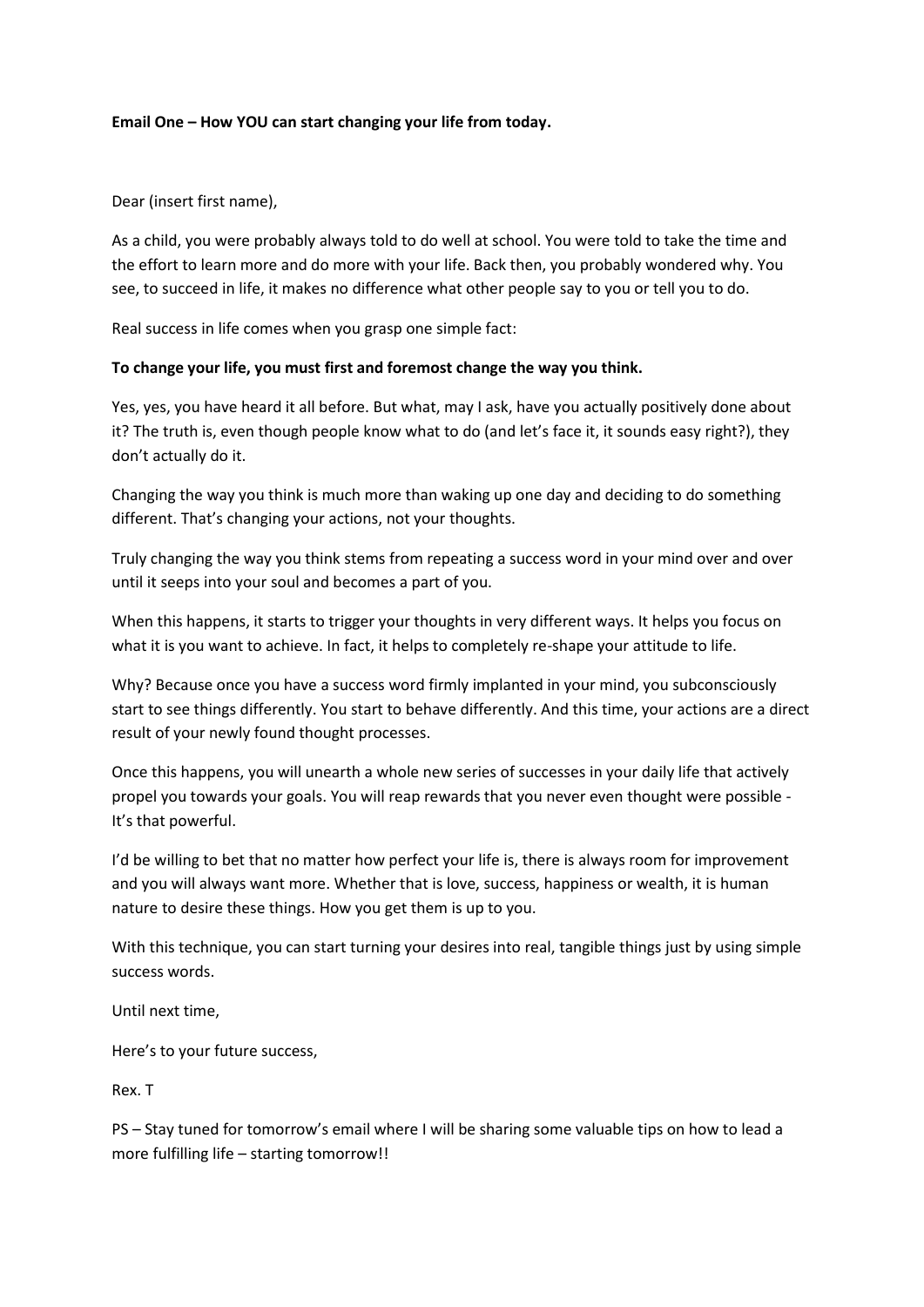## **Email 2 – How to Live a More Fulfilling Life – Starting From Today!**

## Dear (Insert name),

Yesterday I talked about how using a success word can help you make positive changes to your life and start changing your behaviour so that you are able to move towards success.

Today, I want to share something very profound with you. Here it is:

## **'If you are NOT moving, you are dead.'**

Now, you are probably a little taken aback at what I have just said – but bear with me and all will become clear. I want you to really think about what I just said. If an animal doesn't move at all, you can safely assume that it is probably dead.

Now apply this to yourself. I am not talking about moving in the physical sense. I am talking in the mental and emotional sense. In life, people rarely stay in one place for too long. And with good reason – when you do different things differently, you get different results in life.

The trick is knowing what to exactly do and which direction you need to move in to make this happen. Take your everyday life for example. Let's say you are depressed about your weight. Moving in the right direction means that you will start educating yourself about better eating habits, going to the gym and in general taking care of yourself.

If you stay where you are, you will never start eating well or working out. And your situation will never change. You will never feel at ease with yourself. And you will always have excuses for your problems rather than accepting and taking responsibility for it.

So today, here is what I want you to do. Make a list of the three things you would like today to lead a happier and more fulfilling life. Now write down all the things you can do to achieve these things. I also want you to write down what is preventing you from fulfilling these things.

Lastly, for each of these things, I want you to create a simple list of no more than three action points you can EASILY do to help you get there. So if your goal is to feel sexy and confident and losing weight is what you need to do to achieve it, then the three things I can do today to help me get there may include:

- Eating smaller portions
- Walking daily for 20 minutes
- Putting a skincare routine in place

These are EASY and achievable and more importantly, start to help you move in the direction you want to get to.

Start changing your life today,

Here's to your future success,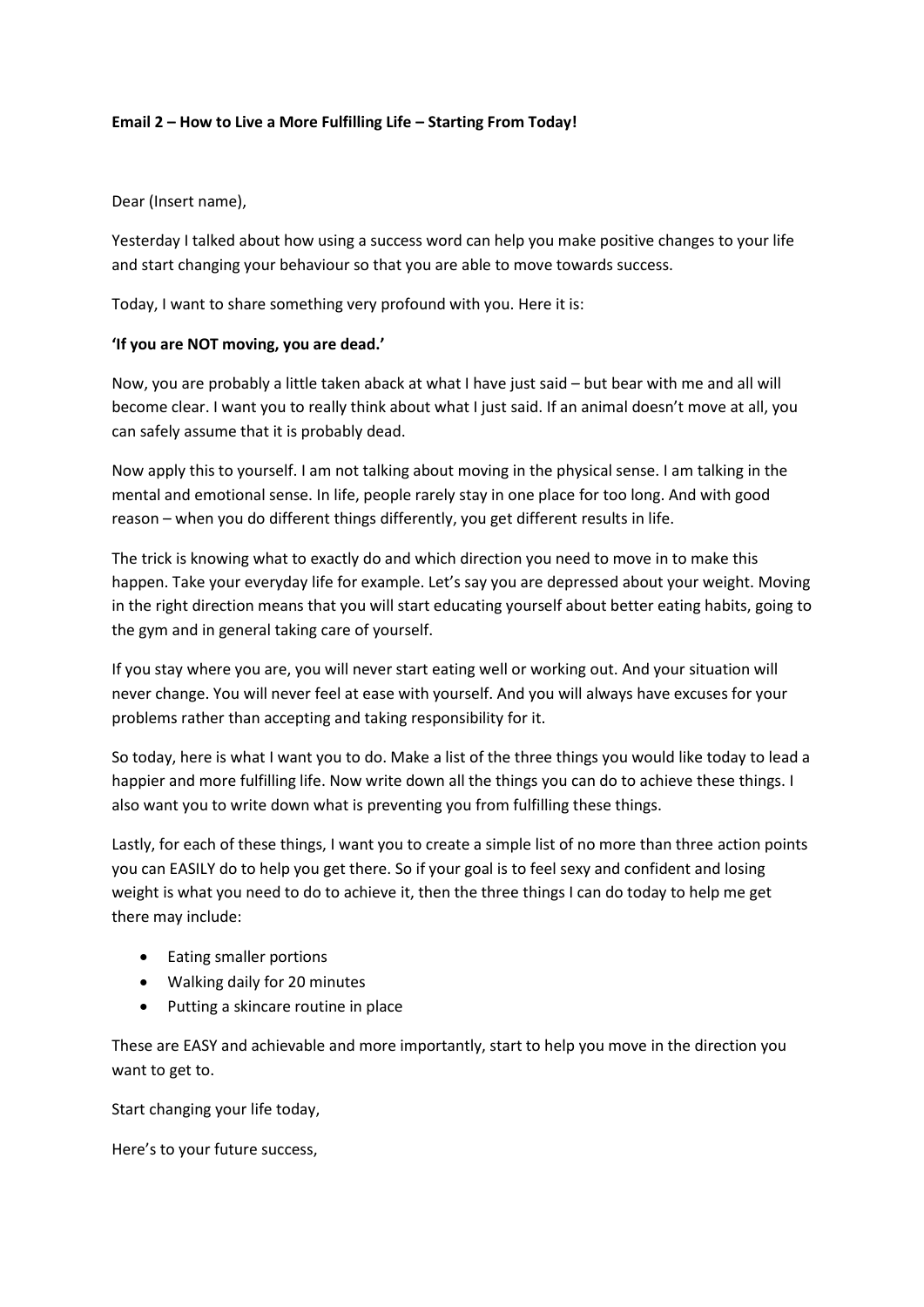## Rex.T

PS - Tomorrow we will discuss a secret tip used by successful people to lead a better life, so make sure you join me!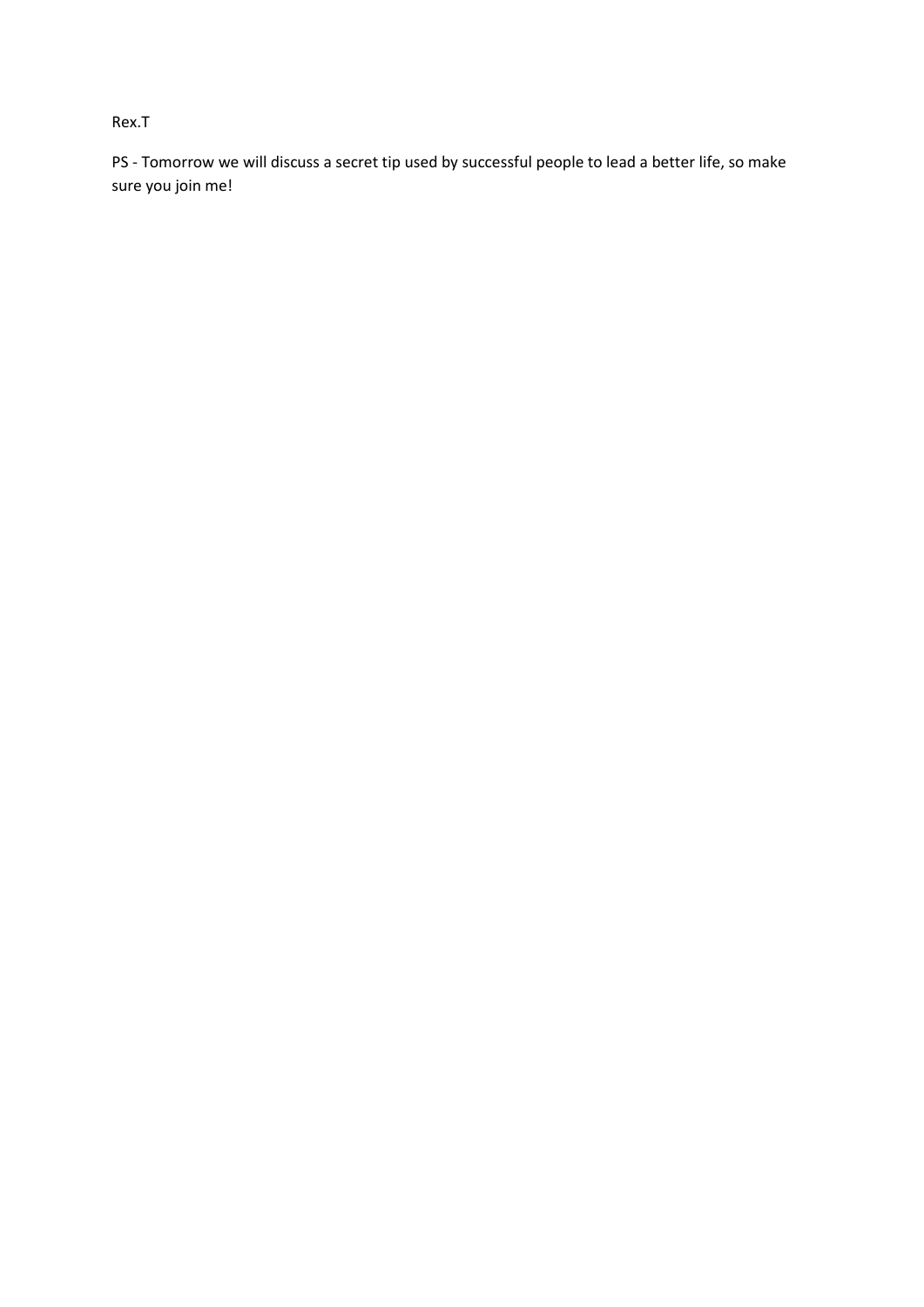#### **Email 3 – A Secret Tip Which Successful People Know That You Don't.**

## Dear (Insert name),

In my last email I shared with you a simple technique to help you realize your goals and what you should do to help move you towards them. Today, I would like to share with you a secret tip as used by very successful people which helps them succeed in life and which will help you too.

Have you ever tried to have it all? How many times in your life have you been in a position where you have EVERYTHING you could possibly want? Financial security, health and happiness, a loving family, the home of your dreams etc.

I bet not very often. The most successful people in the world today are the ones who are wealthy and have everything they could want. They are living the dream that so many of us aspire to. So what do they have that you don't?

They have the desire and the drive to succeed and they stop at nothing until they have made it happen. In short, they WORK. It's as simple as that. They are living their perfect life not because they can, but because they have earned it.

Stop and think about this for a moment. Where would you like your life to be right now? What's stopping you? What can you do to ensure that you live the life of your dreams?

If you really want to get the best out of life, you have to put in 100%. But doing so is by no means an easy feat. It takes persistence and commitment to get there, but get there in the end you will.

By the way, if you want to know more about how you can make the most of your life and change it in a profound and amazing way, I highly recommend that you grab a copy of 'The Mind Method' – an excellent self development tool which helps you hone your thinking so you are working smarter and always towards your goals.

This course is crammed full of specially designed audio files and accompanying notes and exercises which takes you from dreary to fiery in step by step fashion, so you too can start experiencing a better and more fulfilling lifestyle. You can download a copy of this excellent course at an introductory price here: [www.themindmethod.org](http://www.themindmethod.org/)

Here's to your continued success,

Rex.T

PS - Tomorrow I will reveal how you can accelerate your results and achieve your goals faster – so make sure you stay tuned to learn more!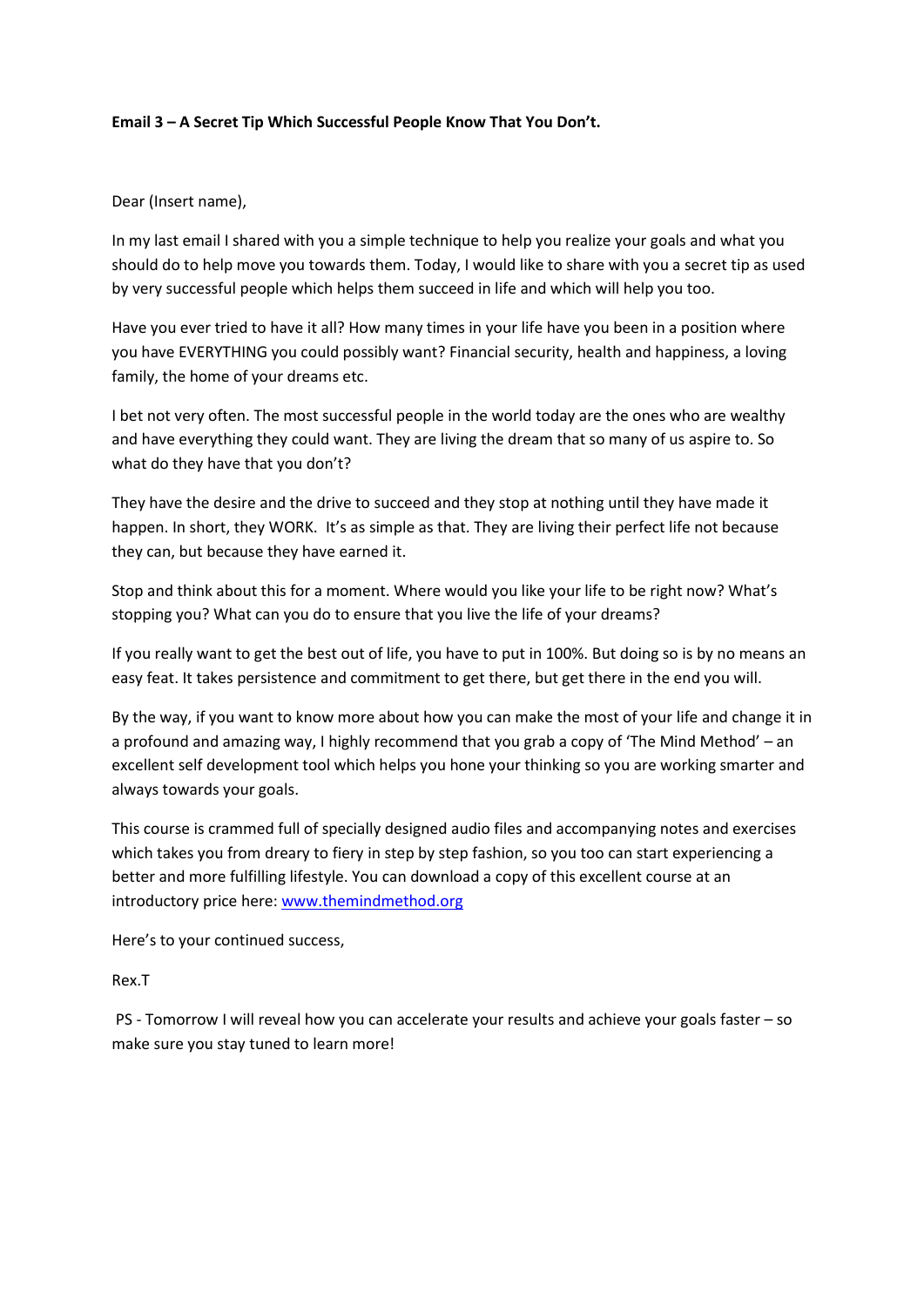## **Email 4 – How To Accelerate Your Results and Achieve Your Goals Faster**

Over the last few days we have looked at various techniques and tips which help to move you towards your goals. Today, I am going to share with you a special technique which will help propel you towards your goals much faster than you thought possible.

But first, I want to ask you a simple question. Have you ever thought of one thing but behaved in another way? Most people are aware of doing this at some point in their life. However, did you know that this type of mindset where you think one thing and do or say another is slowing you down from achieving the success you crave?

This is because saying and doing should go hand in hand. When this happens, the mind is at one with the body and you find yourself working harder. When the mind and body are out of sync, it hinders creativity and prevents you from taking the actions you need to make your life better.

So the trick in achieving success faster and easier than before is to have your thoughts and actions in harmony with one another. It is such a simple idea, that it is often overlooked as being one of the reasons why your efforts to achieve a particular goal are less than fruitful.

Ideally, you want to create a situation where you find it easy to have your mind and body in sync. And this can only happen when you are happy doing a set of activities. Let's face it, have you ever met a successful person who hated their work? No!

When you do something you don't like, you can never do well at it because your efforts are only ever half hearted.

So, starting today, you need to start being more truthful to yourself. If you are in a job you hate, you need to start looking at jobs you would love to do instead and start working towards that. The same is true for any other area of your life.

Stop forcing yourself to do things you hate, because in truth, it is doing nothing more than slowing you down.

Here's to being a step closer to the life you deserve,

Rex.T

PS - tomorrow I will share a special technique that will virtually guarantee success for you – so be sure to keep a lookout for it!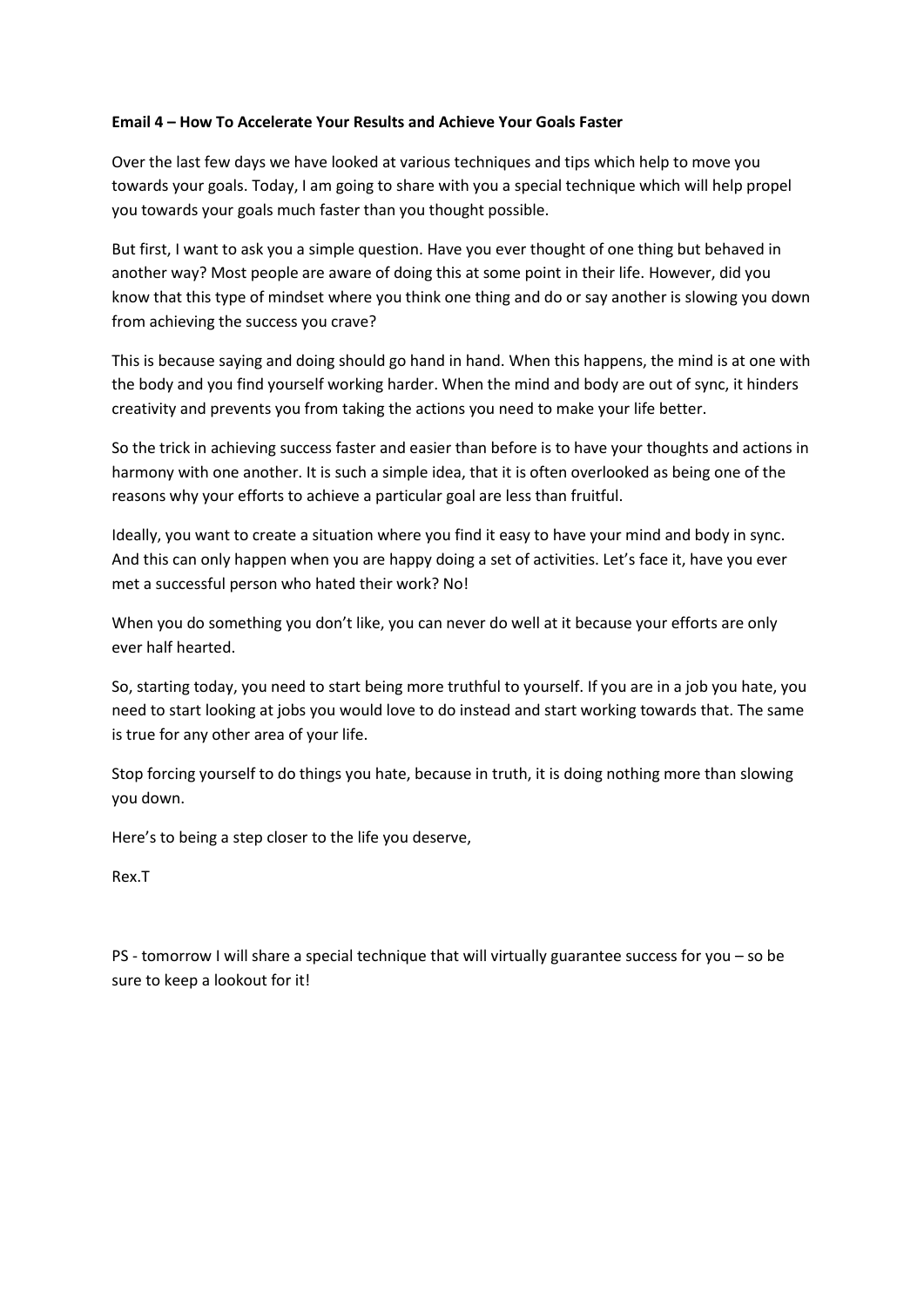#### **Email 5 – How to Guarantee Success In Life**

Dear (Insert name),

Over the last few days we have been mainly talking about the different mindsets we need to create in order to achieve success. Today is all about putting it together. Today is the day we start to take action in a way that you probably wouldn't.

When you start on a long journey, how do you prepare for it? Do you just jump into the car without thinking about it and go on your merry way, or do you plan your route and prepare for your journey instead? I bet if you are sensible, you will plan and map your journey with fine detail.

You will make sure the car has plenty of fuel, that the oil and tyres have been checked. You will ensure you have your route well planned and you will most likely have snacks with you.

This is true of life itself. You need to plan, and plan well. We have all heard the saying:

'Failing to plan is planning to fail.'

Nothing could be further from the truth. Reaching your goals without a formal plan is like going on a journey with your fuel tank half empty – pretty soon you will run out of gas and will never make it to your destination on time.

But, in terms of achieving success, you need to not only plan, but you need to take action. We aren't just talking about going out and implementing an action when you can be bothered.

We are talking about implementing an action NOW so that each action you take helps you move one step closer to your goals. There is little point in getting all excited about a particular idea unless you do something about it NOW – otherwise the longer you have to think about it, the more excuse you have to sit on the idea or worse still, talk yourself out of it.

There is another very well know saying: 'Seize the day.' This is true of all the top achievers in life. They don't think too much over something that needs to be done. They do it, and they do it now.

Make sure you seize the day and start taking action everyday to help you get closer to your goals.

Here's to your guaranteed success,

Rex.T

PS – Keep a lookout for tomorrow's email which will give you the pro's and con's of using different types of self help, so make sure you don't miss it!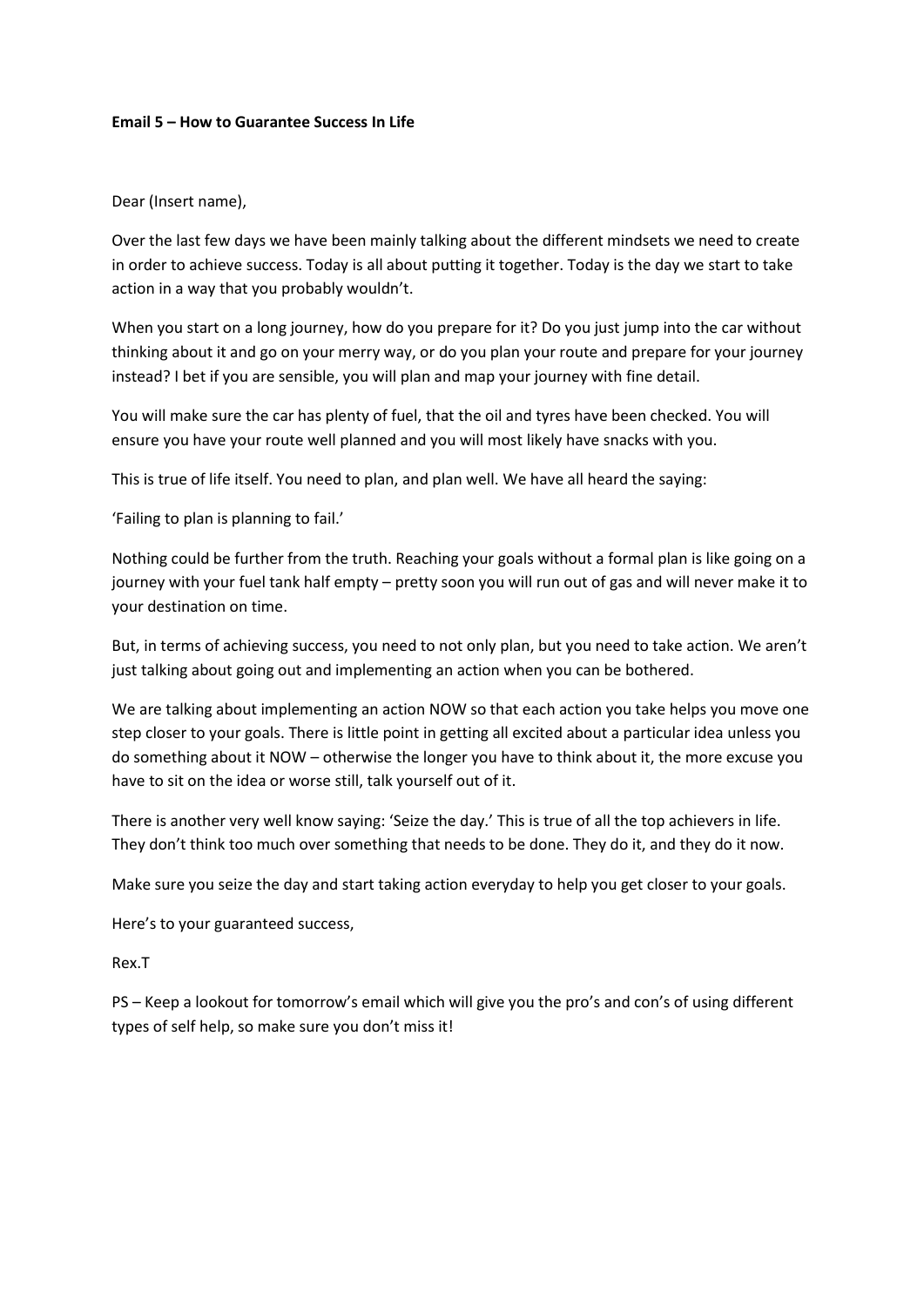## **Email 6 – The Pros and Cons of Using Different Types of Self Help**

Dear (Insert name),

Hopefully by now you have a pretty good idea of what you need to do to start achieving success. But what now and where do you go from here? There are lots of ways that you can start working towards your goals and we are going to look at some of them here.

## *Self Help Books*

Although self help books can give you lots of information, and suggest ways in which to implement your plan, they are a chore to get through, with many books focusing heavily on theory rather than practise. They also have the additional problem of not connecting the mind with the body – a crucial factor in the success of any individual.

This aside, of all the hundreds of books I have ever read, I have to wade through a LOT of material before I even get to the parts that are remotely interesting and useable. I'm sure you would prefer something in which you can delve into immediately and be actively doing in less than 20 minutes.

# *Attending Life Enhancing Seminars*

Seminars are a great way to get you motivated and help you take a fresh perspective on things. They are great for networking and can help you create your own action plan.

However, the big disadvantage of these seminars is that they have what I call the 'Come down' effect. This is similar to the euphoric effects of doing something that gets you really excited such as going on holiday. The feeling only lasts as long as the break does, and then you have the inevitable 'come down' back to reality and you totally lose the sense of fun.

Most people attend these events on a high and then find themselves slipping back to normality very quickly. When you add to that the expense of the event itself, it is a costly way to learn more about yourself.

# *Using A Life Coach*

Life coaches are a great way to help you realize your goals and keep you motivated. They provide you with the tools you need to get your life on track and can help you achieve success in a relatively short amount of time.

The downside though is that life coaching is time consuming and costly. You need to take time out travelling to and from a life coach's place of work, and hiring one to come out to you is a sizeable investment – something that I'm sure you would prefer to put towards your future goals instead.

#### *The Mind Method*

At this point you are probably wishing you could have the luxury of having a life coach or being able to attend a high profile seminar right? What if there was a way to access the secrets that coaches use to help their clients, or learn the techniques that are taught in a seminar?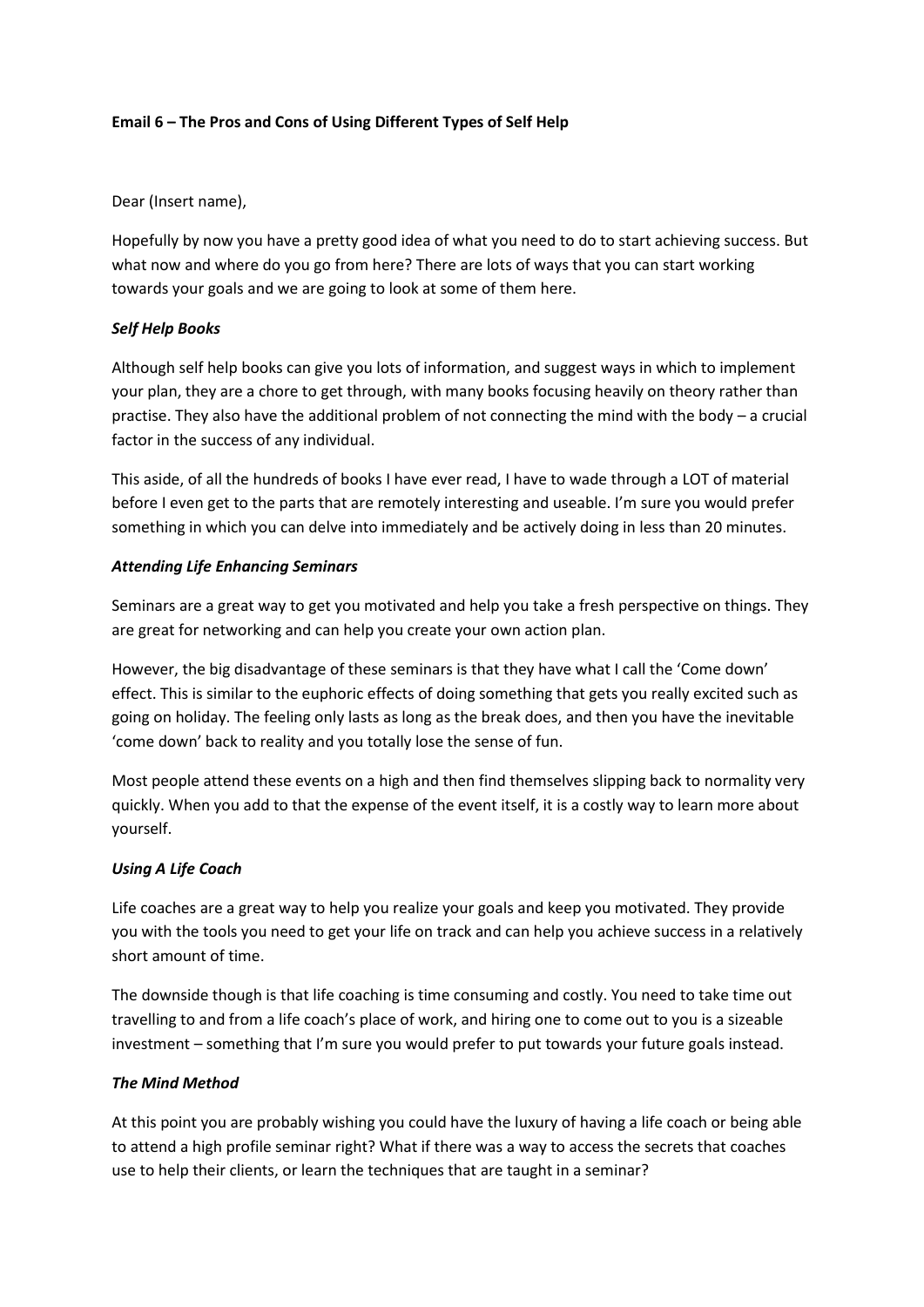What would this kind of information – the type that can dramatically change your life, do for you? I created 'The Mind Method' as an affordable solution for those people who need a push and a nudge in the right direction, but can't figure out what that is.

To find out more and grab your copy with an introductory price, click here [www.themindmethod.org](http://www.themindmethod.org/)

Here's to your future,

Rex.T

PS – tomorrow I'll share with you something which will help you gain explosive results in your daily life, so be sure to tune in!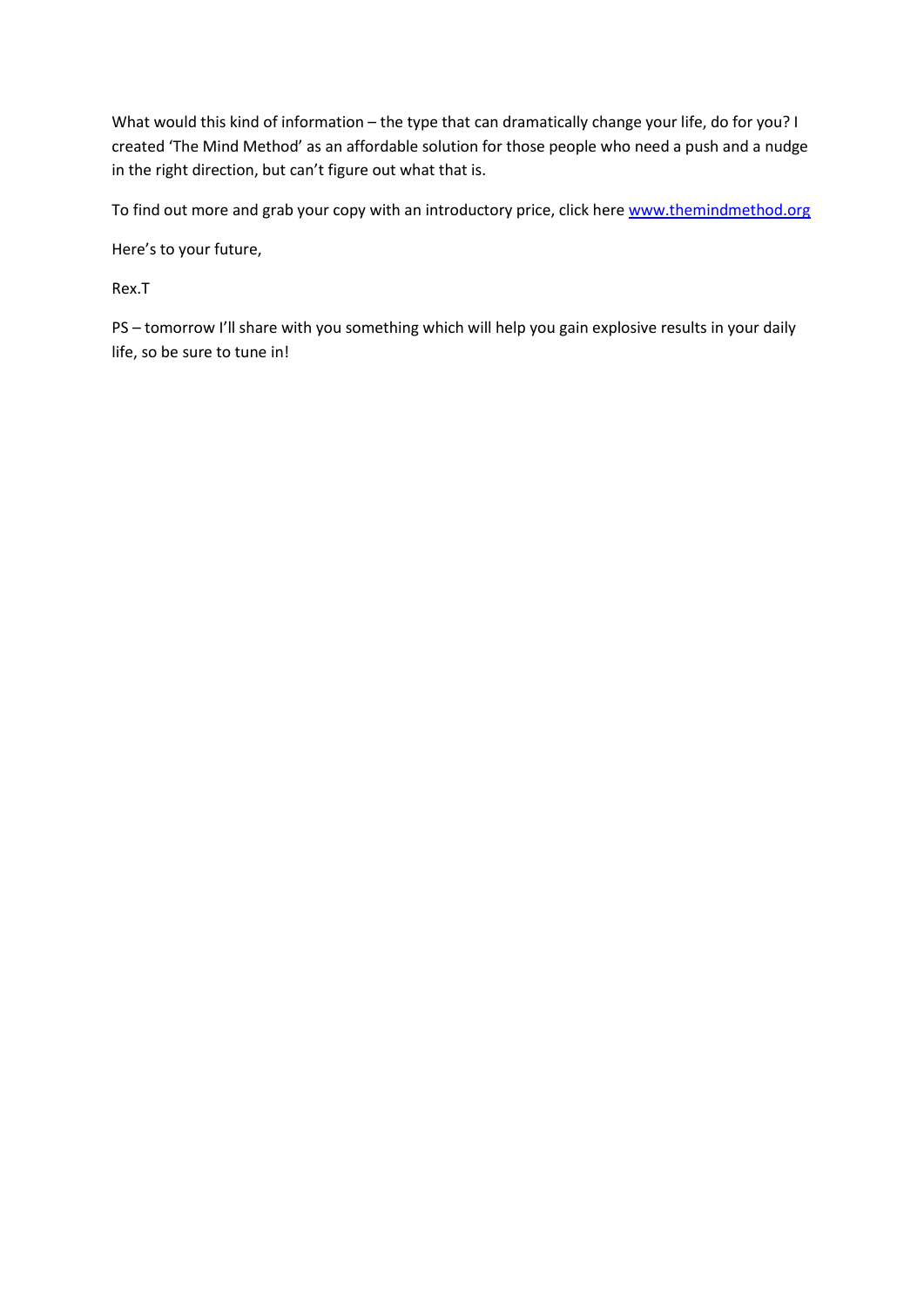## **Email 7 – How The Mind Method Can Explode Your Personal Potential!**

Dear (Insert name),

Yesterday I mentioned a product called 'The Mind Method', which I put together to help people just like you do more with their life. It's crammed full of techniques that you can use immediately to get the results you want in days.

Someone once said that if you do what you always did, you will get what you always got. In other words, you are NOT going to see results. Repeatedly doing the same things over and over and expecting a big change in your life is madness.

The Mind Method contains notes which are to the point and illustrate the facts of the program clearly and concisely without having to wade through hours of fluff to learn the main principles. Each session is accompanied by an audio file to help you learn and implement the key ideas which are going to start to help you change your life for the better.

You also get daily exercises which you complete to help you train your mind to be better, smarter and more energetic, so you too can start to feel the benefits of The Mind Method:

- Find your true goals and directions in life
- Develop your mindset to be like a super-achiever
- Develop the habits and attitude of a super-achiever
- Enjoy success in all areas of your life
- Be more confident and happier
- Learn to stop procrastinating and just go do it!
- Become a super-achiever
- Achieve your personal best with all areas of your life
- And much, much more!

I am so confident that the techniques in 'The Mind Method' will make you a more positive and dynamic person who is able to take action and get results, that I am personally backing my method with a 100% 60 day money back guarantee.

If after going through the program and completing the exercises, you don't start to see positive changes in your life, I INSIST you ask for a refund!

And because I really want to make the program accessible to you and help you get the most out of the program, I am including some sensational bonuses worth \$232:

- The science of getting rich
- Subconscious programming for maximum results how to radically change the way you think to get the best out of your life
- As a man thinketh timeless advice on how to get the best from life
- Goal realization made simple
- Selling your way to your first million